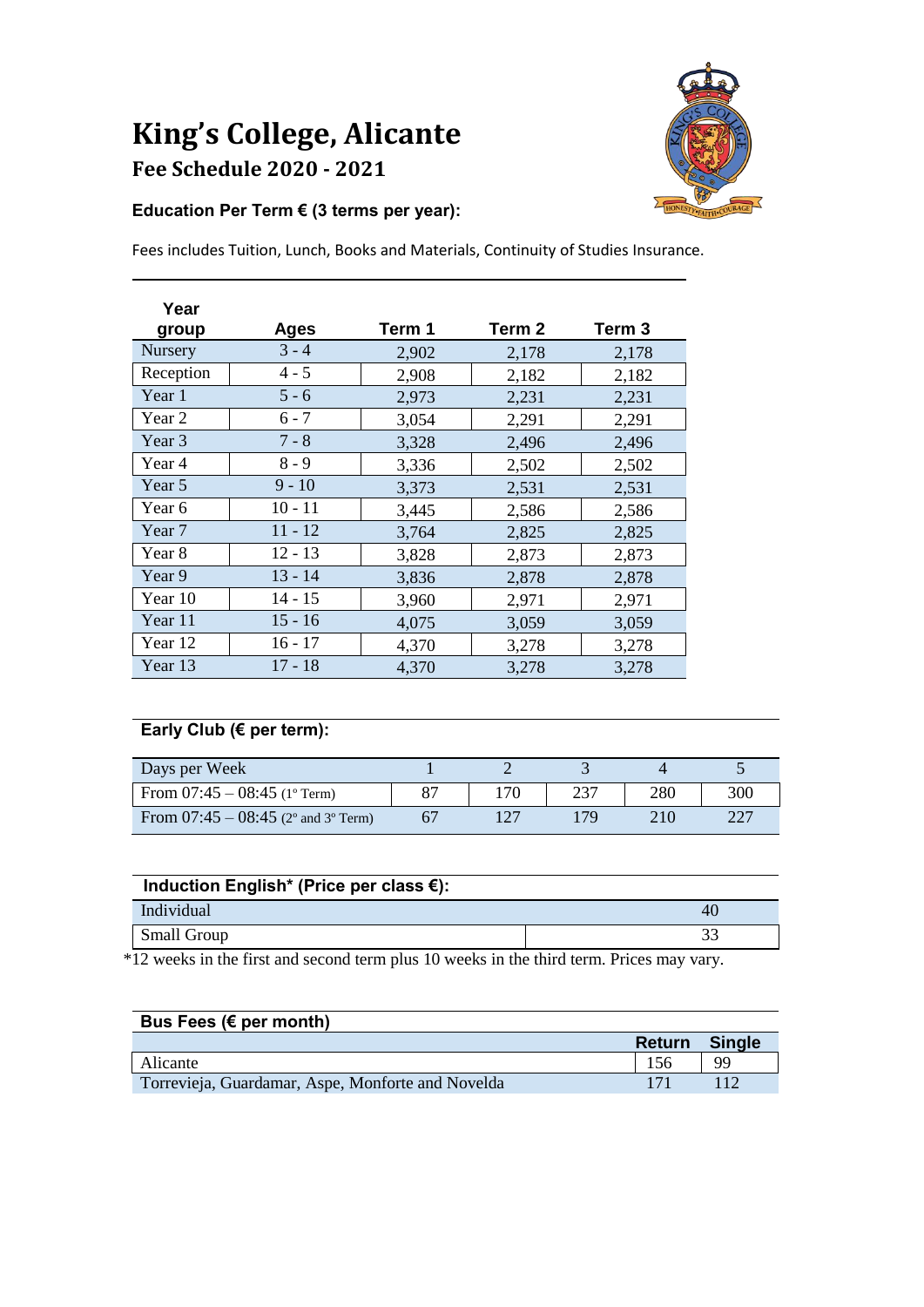#### **NOTES:**

1. School fees are paid termly and there are three terms per academic year. Prices are normally revised in February for the next academic year. Fees include school text books & material, lunches and compulsory educational visits.

2. All fees, charges, buses, optional classes, school trips etc. must be paid by direct debit. Bills will be presented to individual bank accounts during the last 10 days of August, December and March.

3. Pupils joining the school are charged a non-returnable enrolment fee of  $\epsilon$ 1,300 per pupil **payable on acceptance of a place at the school. No reimbursement will be made in case of cancellation of a place at any time.** 

4. **When applying a place for Sixth Form only (Year 12 & Year 13), pupils joining the school are charged a non-returnable enrolment fee of €600 per pupil payable on acceptance of a place at the school. No reimbursement will be made in case of cancellation of a place at any time.** 

5. An annual re-enrolment fee is included in the bill for the third term each year and is debited on the fees for the first term of the next academic year. Parents of pupils intending to leave the school in June must send in written confirmation of their departure before the 31<sup>st</sup> of January. No refund will be made if notice of departure is given after the  $1<sup>st</sup>$  of April.

6. Families are referred to the Declaration they signed on the school application form stating that they would abide by the conditions of the School, including the payment of fees and charges.

7. An additional charge is made for external examinations, National Curriculum Tests (Key Stage 2), (I).G.C.S.E., G.C.E. A Levels, Cambridge, etc. The corresponding amounts are included on the termly bill where applicable.

8. An insurance policy is included in the fees to guarantee pupils can continue their studies in the case of death or absolute permanent incapacity of the parents/legal guardian. Subject to certain conditions ( information available at the school office ).

9. School lunches are compulsory for all pupils. Packed lunches are not permitted.

For full Terms & Conditions please refer to the school website: <http://alicante.kingscollegeschools.org/application-form/>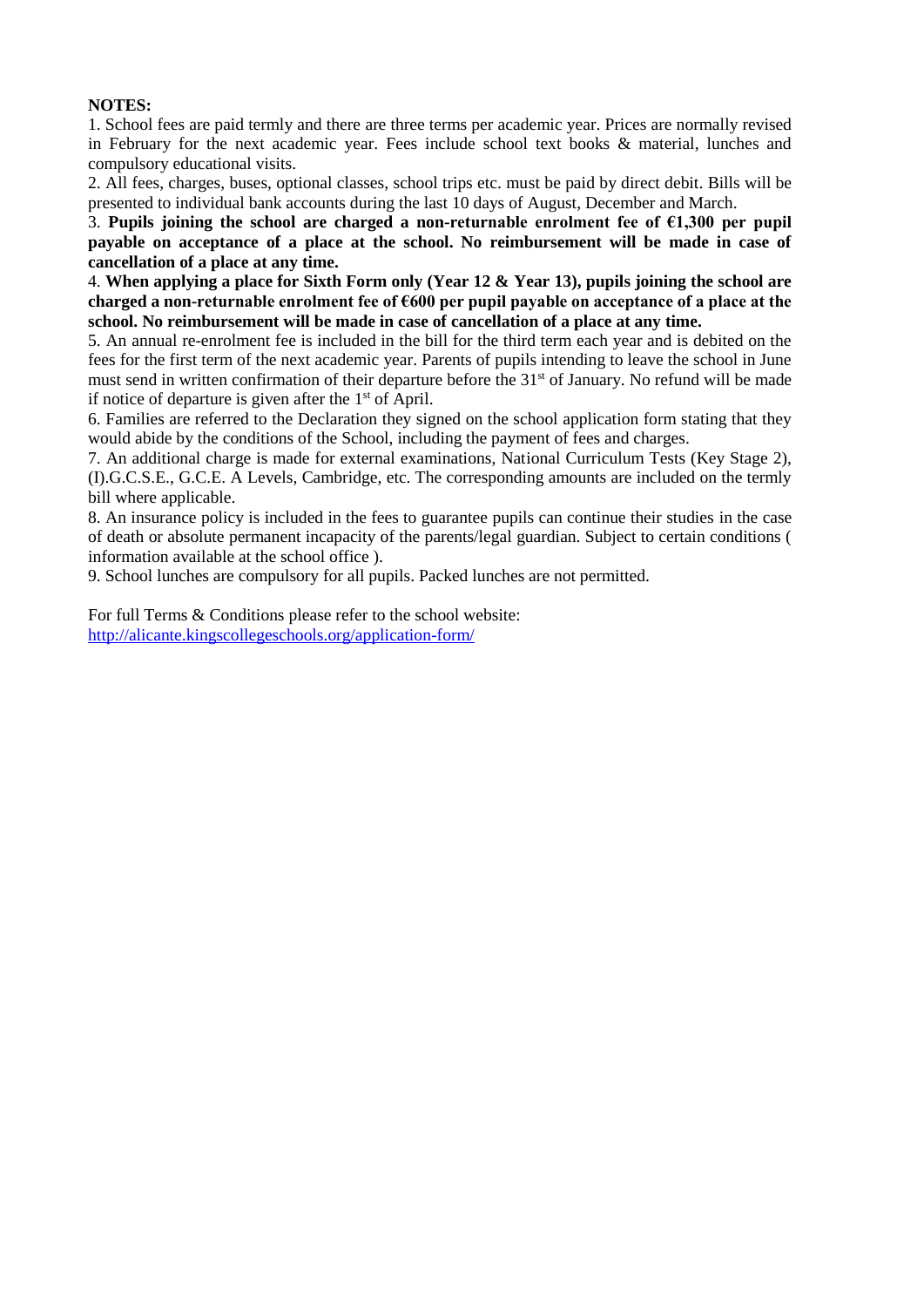# **King's College, Alicante Precios 2020 - <sup>2021</sup>**



## **Precios por Trimestre € (3 recibos por año):**

Las tarifas incluyen la comida, libros y materiales y un Seguro de continuidad de estudios.

| Curso          | <b>Edades</b> | Trimestr<br>e 1 <sup>o</sup> | <b>Trimestre</b><br>2 <sup>o</sup> | <b>Trimestr</b><br>e <sub>3</sub> |
|----------------|---------------|------------------------------|------------------------------------|-----------------------------------|
| <b>Nursery</b> | $3 - 4$       | 2,902                        | 2,178                              | 2,178                             |
| Reception      | $4 - 5$       | 2,908                        | 2,182                              | 2,182                             |
| Year 1         | $5 - 6$       | 2,973                        | 2,231                              | 2,131                             |
| Year 2         | $6 - 7$       | 3,054                        | 2,291                              | 2,291                             |
| Year 3         | $7 - 8$       | 3,328                        | 2,496                              | 2,496                             |
| Year 4         | $8 - 9$       | 3,336                        | 2,503                              | 2,503                             |
| Year 5         | $9 - 10$      | 3,373                        | 2,531                              | 2,531                             |
| Year 6         | $10 - 11$     | 3,445                        | 2,586                              | 2,586                             |
| Year 7         | $11 - 12$     | 3,764                        | 2,825                              | 2,825                             |
| Year 8         | $12 - 13$     | 3,828                        | 2,873                              | 2,873                             |
| Year 9         | $13 - 14$     | 3,836                        | 2,878                              | 2,878                             |
| Year 10        | 14 - 15       | 3,960                        | 2,971                              | 2,971                             |
| Year 11        | $15 - 16$     | 4,075                        | 3,059                              | 3,059                             |
| Year 12        | $16 - 17$     | 4,370                        | 3,278                              | 3,278                             |
| Year 13        | 17 - 18       | 4,370                        | 3,278                              | 3,278                             |

| Hora extra vigilancia mañanas<br>( $\epsilon$ por trimestre): |    |     |     |     |     |
|---------------------------------------------------------------|----|-----|-----|-----|-----|
| Días por Semana                                               |    |     |     |     |     |
| De $07:45 - 08:45$ (1° Trimestre)                             | 87 | 170 | 237 | 280 | 300 |
| De $07:45 - 08:45$ (2° y 3° Trimestre)                        |    |     | 179 | 210 | 227 |

| Clases de refuerzo al inglés* (Precio por clase €): |    |  |  |  |
|-----------------------------------------------------|----|--|--|--|
| Individual                                          | 40 |  |  |  |
| Grupo Pequeño                                       | 33 |  |  |  |

 \*12 semanas en el 1º y 2º Trimestre y 10 semanas en el tercero. Esta tarifa puede estar sujeta a modificaciones.

| Tarifas Rutas Autobús (€ por mes)                 |              |              |  |  |
|---------------------------------------------------|--------------|--------------|--|--|
|                                                   | Ida y vuelta | Ida o vuelta |  |  |
| Alicante                                          | 156          | 99           |  |  |
| Torrevieja, Guardamar, Aspe, Monforte and Novelda |              |              |  |  |